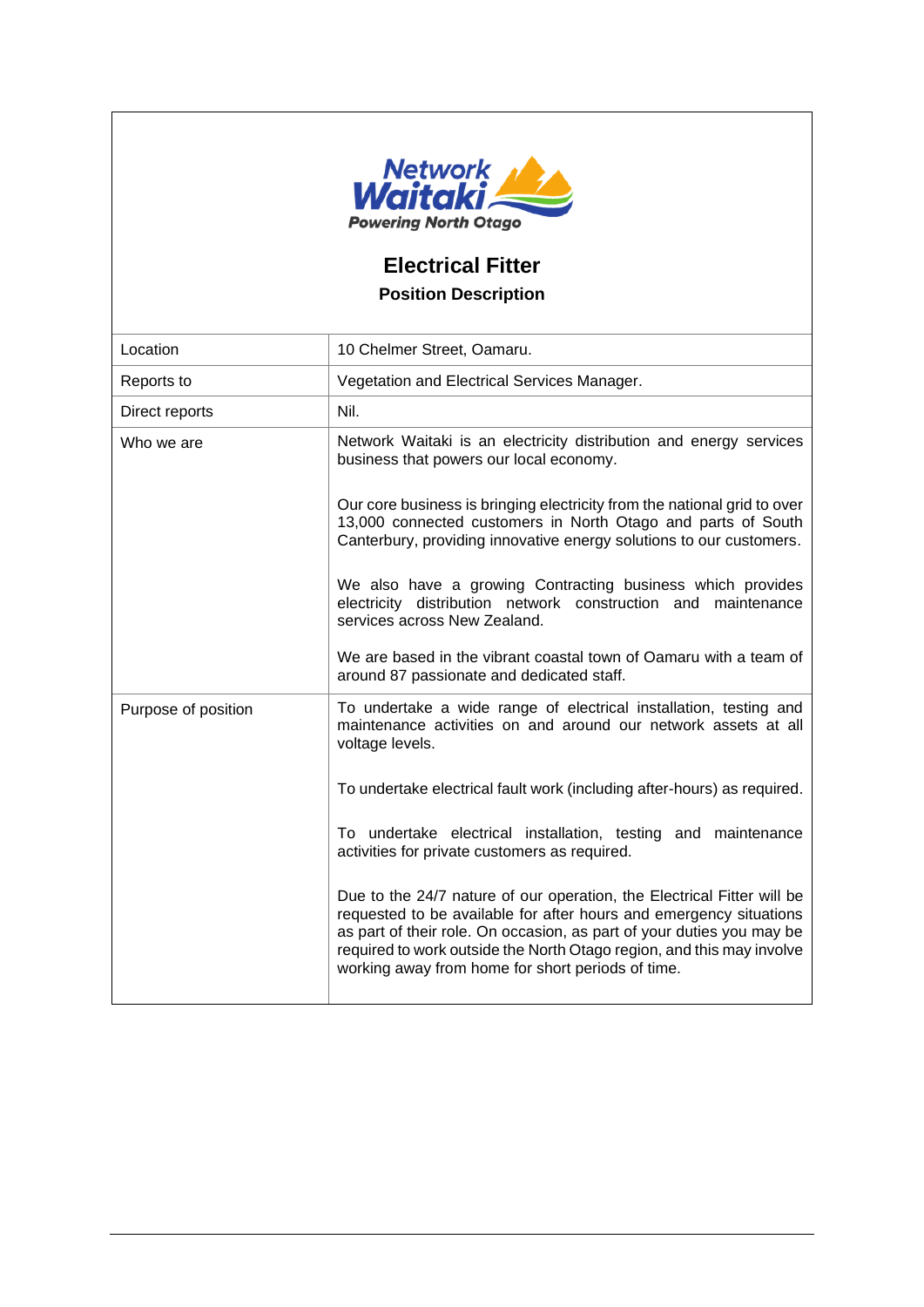## Key Accountabilities

#### **1. Health and safety**

- Comply with agreed health and safety processes and procedures, identifying hazards and controlling risk to ensure everyone goes home safely each day.
- Actively identify and control all risks which could cause serious harm.
- Ensure that all members of your team adhere to company policies and procedures.
- Identify, report and assist to eliminate hazards in your workplace.
- Ensure compliance with agreed health and safety processes and procedures.
- Ensure all actions do not present risk to yourself, your team, the public or your equipment and plant.

#### **2. Team Player**

- Contribute positively to Network Waitaki culture and share successes, learnings, and innovations within the Network Waitaki team which, as a result, delivers superior performance.
- Remain current with trends and best practice relating to Electrical Fitter activities, share and utilise this.
- Model expected behaviours to all colleagues, customers, and other stakeholders.
- Work in a manner that reflects a clear alignment with the values and expectations of Network Waitaki.
- Take ownership of issues see it, own it, sort it.
- Assist and support the learning of trainees.

#### **3. Electrical Fitting**

- Undertake electrical installation, testing and maintenance of network equipment including (but not limited to) underground distribution systems, distribution substations, switching stations, zone substation and customer assets whilst ensuring compliance with applicable standards and regulations.
- Contribute to the development and improvement of electrical best practice, standards, procedures, guidelines and work methodologies to ensure continuous improvement and accuracy.
- Regularly refer to electrical best practice, standards, procedures, guidelines and work methodologies to ensure compliance.
- Engage and liaise with management, other Contracting team members, and Project Engineers to ensure project and task outcomes are achieved to meet safety, quality and technical requirements.
- Provide feedback, completed work packs and accurate records to management upon completion of each job.

#### **4. Work Planning and Management**

• Work with management to ensure the planning of work activities ensures the effective utilisation of people, plant and resources.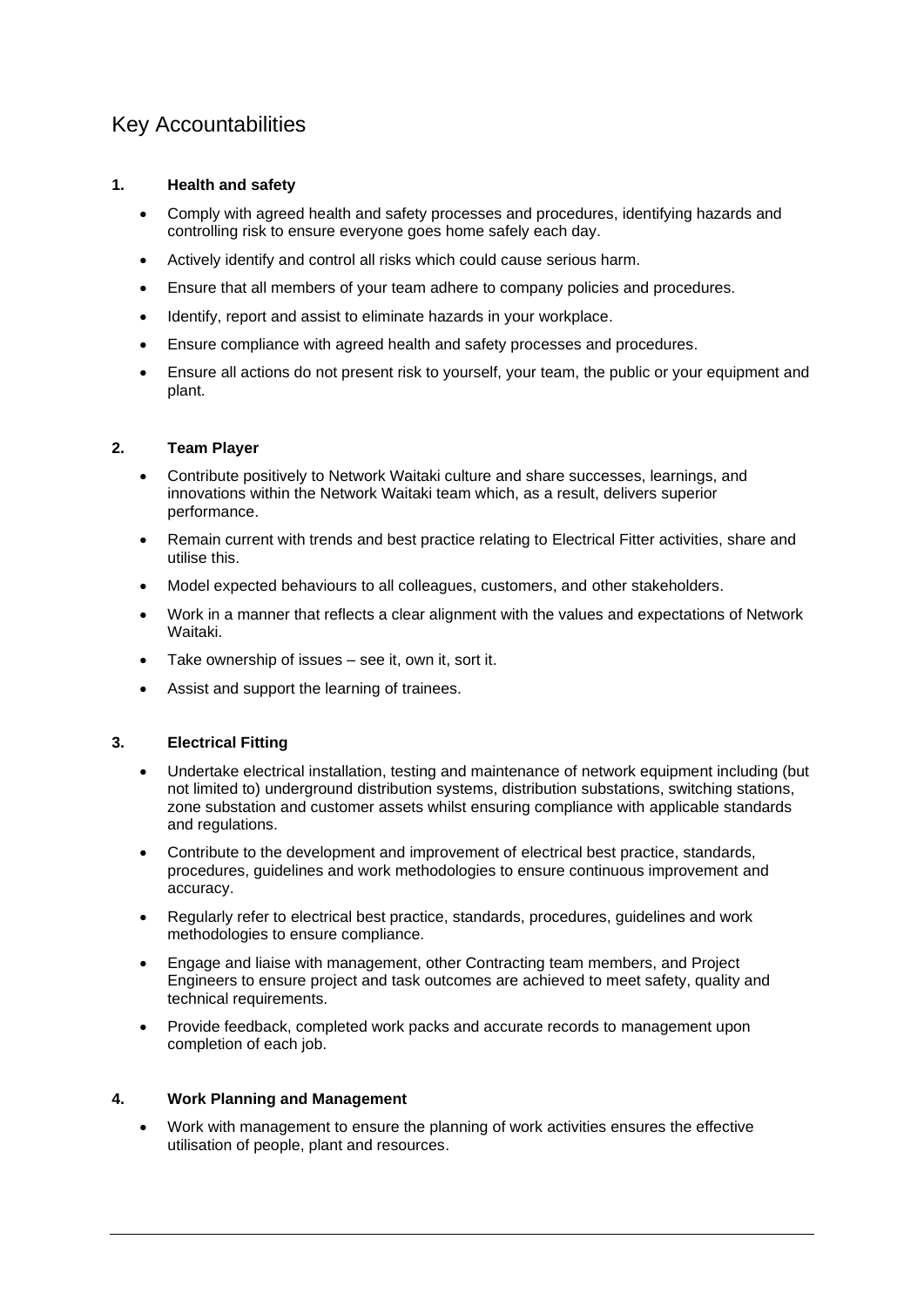- Ensure vehicles and equipment are kept safe, operational, with minimal damage, and in accordance with the Motor Vehicle Policy.
- Ensure that any defect or maintenance requirements are reported immediately.
- Ensure all paperwork, test records and other job requirements are completed accurately, on time and to the required standard.

#### **5. Quality**

- Ensure all work completed is in accordance with agreed standards and plans and meets good industry practice.
- Have pride in workmanship to ensure the best outcomes for Network Waitaki and our customers.
- Provide feedback on standards, procedures and equipment to ensure continuous improvement.
- Participate in reviews of completed work to ensure compliance and close out of outstanding issues.

## Key Performance Indicators

- No injuries or harm to you or your team arising from your work and activities.
- No lost time or productivity due to planning or organisational issues within your scope of influence.
- All work is completed on time and to specification, with no rework required.
- Demonstrated contribution to a positive, collaborative work culture which aligns with Network Waitaki's values.
- Exceptional customer service provided with no negative feedback received.
- All required records and processes are completed within required timeframes.
- No loss or damage to plant or equipment within your control.

| <b>Qualifications</b> | Full NZ Driver's License Class 1 required<br>Relevant electrical qualification - National Certificate in Electrical Engineering<br>(Level 4) or assessed equivalent<br>EWRB Practising License (Electrician or EST) required                                                                                                                               |  |
|-----------------------|------------------------------------------------------------------------------------------------------------------------------------------------------------------------------------------------------------------------------------------------------------------------------------------------------------------------------------------------------------|--|
| <b>Experience</b>     | 3+ years' experience as an Electrical Fitter<br>Good knowledge of electrical maintenance requirements of electrical<br>distribution, switching station and zone substation assets up to and<br>including 33kV.                                                                                                                                             |  |
|                       | Excellent verbal communication and interpersonal skills.<br>High standard of written communications.<br>Good working knowledge of relevant standards, regulations, codes of<br>practice and Safety Manual Electrical Industry (SM-EI) parts $1 - 3$ .<br>Familiar with common software applications (e.g., Outlook, Word, Excel)<br>and mobile technology. |  |

### Preferred Attributes